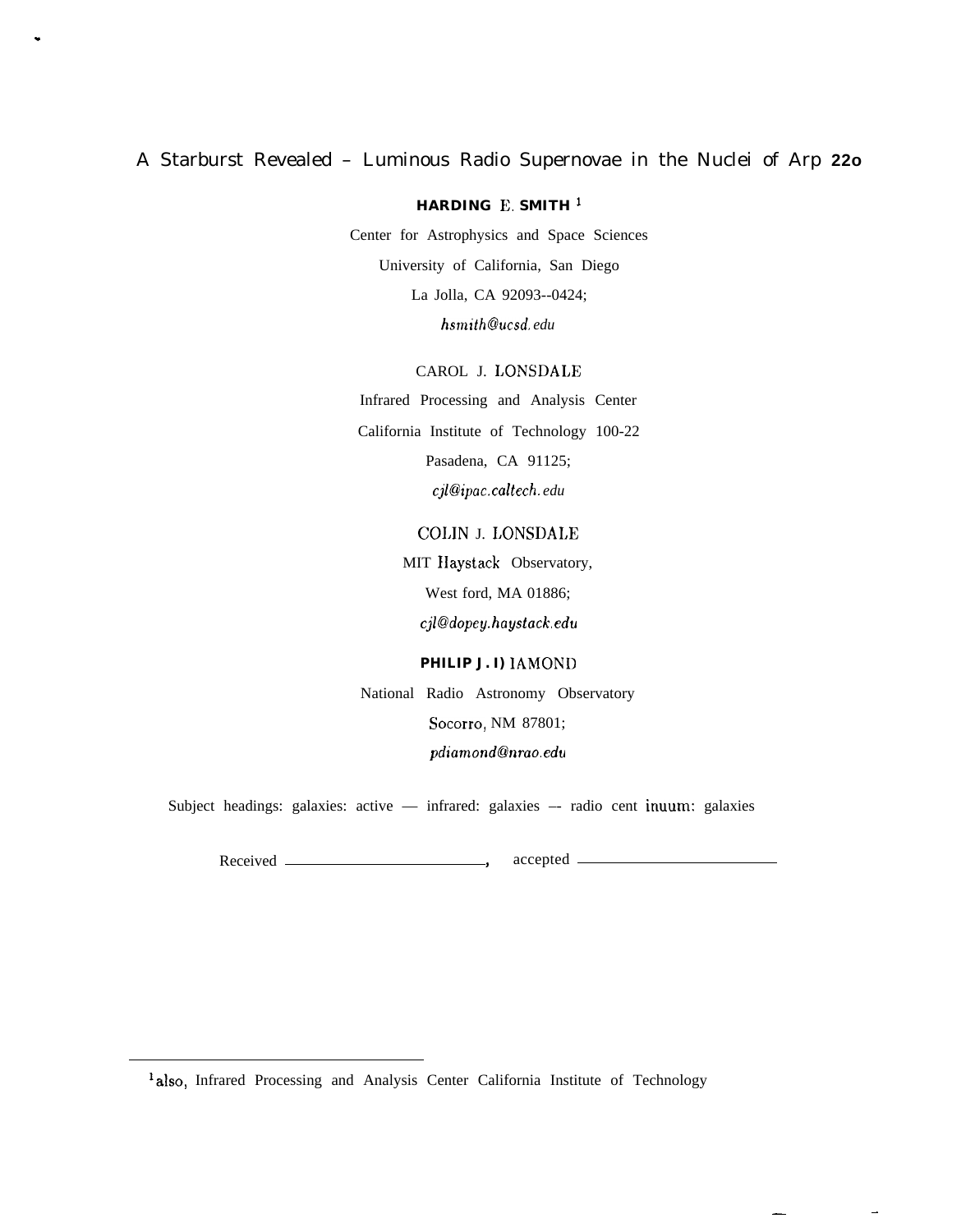# **A13STRACT**

We report 18cm VLBI continuum imaging observations of Arp 220, the prototype Luminous Infrared Galaxy ( $logL_{fir} = 12.1$   $1L_{\odot}$ ). In previous work we showed that Arp 220 has compact, high- $T_b$  nuclear radio emission which might be interpreted as a dust-enshrouded AGN radio core, or, alternately, as multiple, very-luminous radio supernovae from a very active nuclear Starburst. In this work we present a new 18cm VLBI image, with 3 x 8 mas angular resolution, showing approximately a dozen unresolved sources,  $S_{18cm} = 0.2 - 1.2$  mJy, within a 0.2 **x** 0.4'' (75 **x** 150 pc) region centered on the NW nucleus of this merging system. At least two additional sources are detected in the SE nucleus. 'These point sources account for about 3% of the total 18cm radio emission associated with Arp 220 and for all the estimated radio flux density with  $T_b > 10^6 K$ . No other 18cm emission is detected on scales from 3-100 mas (1--30 pc). We interpret these compact radio sources as luminous radio supernovae of the class in which RSN1986J is a prototype. This interpretation is consistent with a simple Starburst model for the infrared luminosity of Arp 220 which has a star-formation rate of 50- 100  $M_{\odot}yr^{-1}$ and a luminous supernova rate,  $v_{sn} = 1.75 - 3.5$   $yr<sup>-1</sup>$ . In this model prescription virtually all supernova explosions in Arp 220 must result in luminous RSN, comparable to the most luminous RSN observed. We discuss briefly possible mechanisms for the origin of very luminous RSN in compact, luminous infrared galaxies. Although our observations do not rule out the presence of an AGN which may contribute to the infrared lutninosity in Arp 220, it is not necessary to appeal to AGN activity to account for the overall radio/infrared characteristics of Arp 220.

.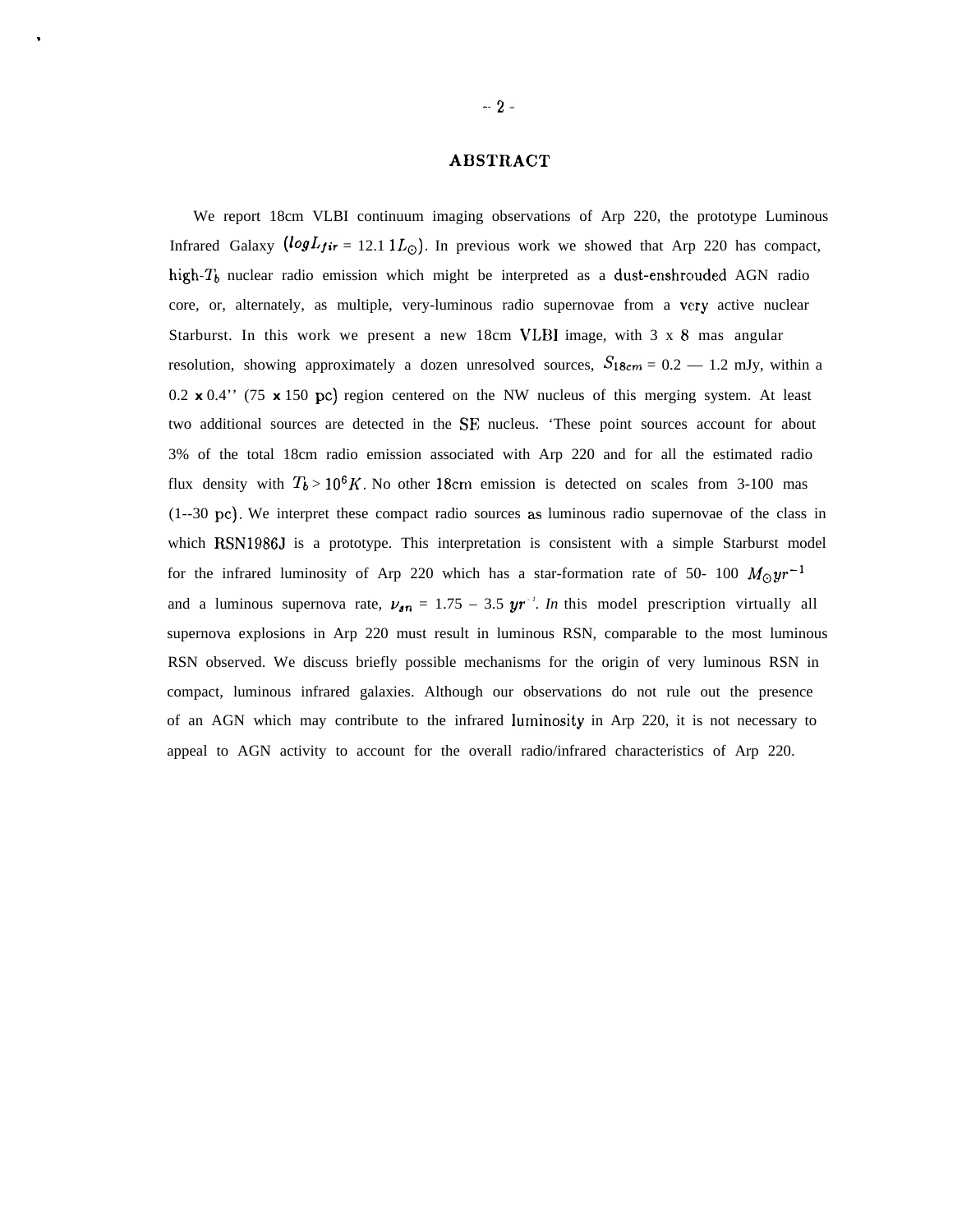### **1. Introduction**

The discovery of infrared galaxies with qua.sar-like luminosity has stimulated considerable speculation regarding the nature of these systems, which represent the dominant population of luminous galaxies in the local Universe (see Sanders & Mirabel 1996 for an excellent review). At this luminosity virtually all Luminous Infrared Galaxies (I,IGs) are merging or strongly interacting systems. LIGs are gas-rich, with large reservoirs of high-density molecular gas,  $log M_{H_2}(M_{\odot}) \ge 10$ , (Sanders, Scoville & Soifer 1991, Solomon et *al.* 1992) so that it may be expected that they should be active star-forming galaxies. Recent work suggests that the molecular gas in some systems, notably Arp 220 and Mrk 231 (Bryant & Scoville 1996, Scoville, Yun & Bryant 1997), is concentrated in nuclear disk-like structures rather than in giant molecular clouds. It seems unlikely that these systems may be modelled *simply as* scaled-up analogs of star-forming regions in the Milky Way or nearby Starbursts such as M82. The LIGs, furthermore, exhibit high excitation spectra characteristic of  $AGN/LINER$  systems (Sanders *et al.* 1988) and uncomfortable constraints may be placed on Starburst models in individual cases. This has led to suggestions that the LIGs may harbor obscured AGN or perhaps may represent an intermediate stage in the formation of AGN from the collision of gas-rich spirals.

In an 18-cm VLBI survey of a complete sample of LIGs for compact, high-brightness-temperature emission commonly associated with AGN activity, Lonsdale, Smith, and Lonsdale (1993; Paper I) showed that milli-arcsecond scale emission with  $T<sub>b</sub> \gg 10^{7}K$  is common, perhaps universal in LIGs. Furthermore, the LIGs follow the same relationship between core radio power and bolornetric luminosity as radio-quiet QSOS (Lonsdale, Smith & Lonsdale 1995). This work lends support to the interpretation of LIGs as dust-enshrouded AGN. On the other hand, in a recent detailed analysis of our VI,BI survey data, Smith, Lonsdale and Lonsdale (1997; Paper 11) investigated a Starburst origin for LIGs in which the compact, high- $T<sub>b</sub>$  emission is produced by luminous radio supernovae (RSN). This analysis indicates that most, but not all, I,IG VLBI-scale emission may be rnodelled with Starburst-generated RSN, provided the RSN are *all extremely luminous,* and in many cases spatial clumping of the RSN is also required. In particular, the VLBI visibility data for Arp 220 could be modelled by a starburst with a supernova frequency,  $v_{sn} = 2.7 \text{ yr}^{-1}$ , in which the RSN all exhibit an 18cm radio power comparable to that of RSN1986J, the well studied luminous Type IIn radio supernova in NGC 891 (Weiler et *al.* 1990). Notably, the Arp 220 visibility data do not require spatial clumping of the RSN.

Arp 220 (= IC 4553/4 = UGC 9913 = IRAS 15327+2340) is the archetype LIG with  $L_{\text{fir}} \approx 10^{12} L_{\odot}$  at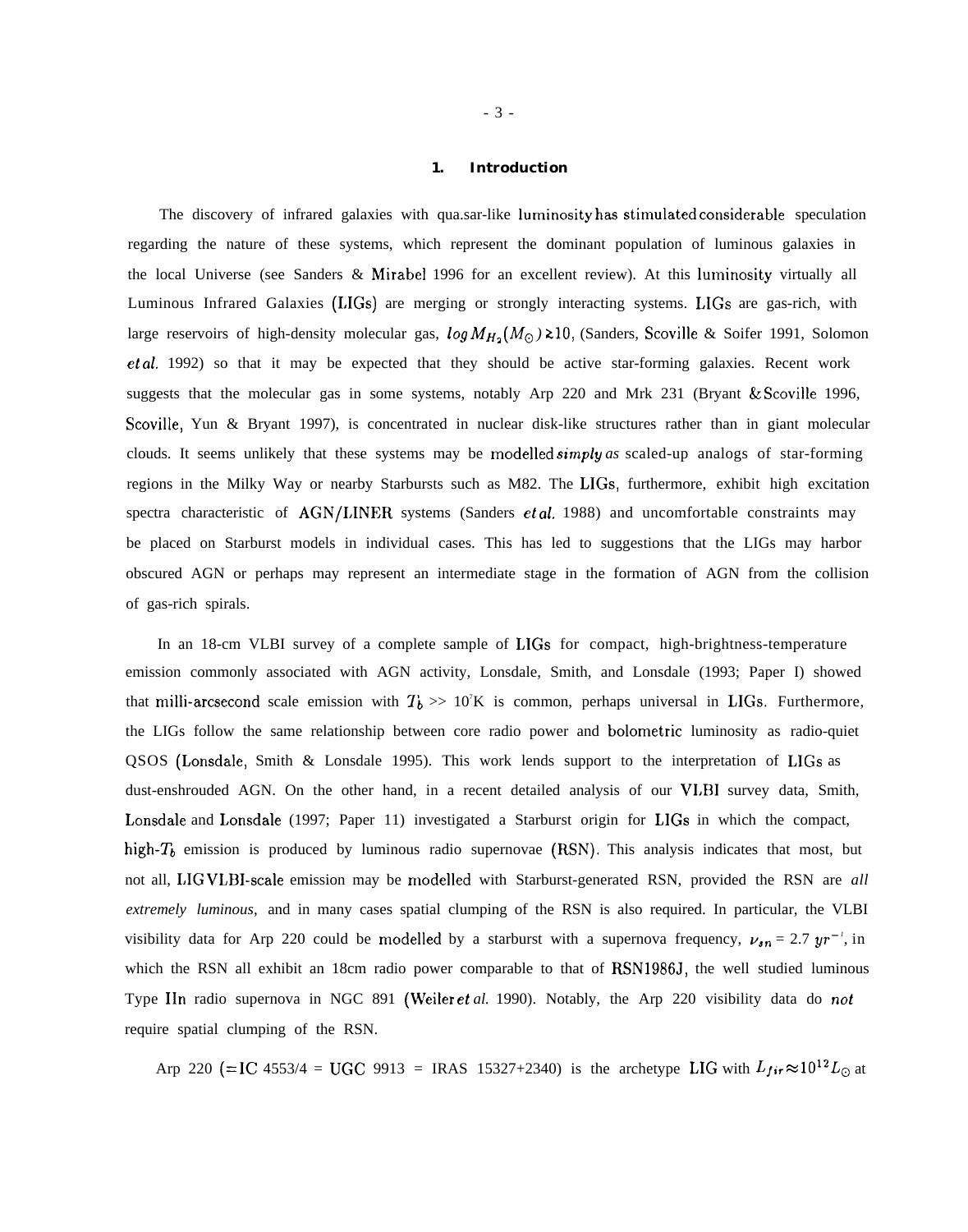a distance of 76 Mpc ( $H_0$  = 75). Arp 220 is a merging system with a pair of radio/infrared nuclei separated by approximately 1"(=370pc). The system has a reservoir of approximately 2  $\times 10^{10} M_{\odot}$  of molecular gas and Starburst models suggest a star-formation rate of order  $100A4_0 yr^{-1}$  to produce the observed far-infrared luminosity, Arp 220 has been interpreted as an AGN based on its optical and near-infrared spectrum (Sanders et al. 1988, Armus et *al.* 1995), but recent ISO observations show that the mid-infrared spectrum is very low excitation, characteristic of a Starburst rather than an  $AGN(Sturm et al. 1996)$ . Arp 220 is also the prototype OH Megarnaser galaxy (Baan *et al.* 1982). In a previous VLBI observation of Arp 220, we discovered that the OH 1667 MHz maser emission is very compact, concentrated in structures with scales of order 1-1 Opc, with high amplification (Lonsdale *et al.* 1994; LDSL). At that time, a model in which the maser emission originates in a molecular torus surrounding a compact **AGN** core was suggested. In order to test this model by determining the morphology and kinematics of the compact maser emission, and to test the potential of using masers as probes of compact, luminous infrared galaxies, we carried out a major spectral VLBI imaging experiment on Arp 220 and the three other strongest OH megamasers accessible to northern VLBI arrays. The OH spectral data will be discussed in other papers (Diamond  $et$ al. 1997, Lonsdale *et al.* 1997). In this letter we discuss the 18cm continuum structure in Arp 220.

#### **2 . VLB1 Observations and Results**

The observations, conducted under project code GL 15 on 13 November 1994, involving 17 telescopes in Europe and the U. S., were designed to provide full imaging in line and continuum for the four brightest OH megamaser sources in the northern sky, including Arp 220. Arp 220 received a continuous 7-hour track, of which 4.2 hours was spent on-source, yielding excellent u-v coverage. After correlation in April 1996, standard techniques were used to reduce the observations as described in the accompanying paper (Lonsdale et *al.* 1997). The resulting continuum maps of the Arp 220 nuclei, with 3.1x 8.0 milliarcsec resolution (1.1 x 2.9 pc for Arp 220 at 76 Mpc), are shown in Figure 1. Positions are relative to the peak of the brighter maser complex in the NW nucleus, WI. The rms noise level on the images is approximately  $30\mu Jy/beam$  in the continuum with  $\sim$  26 MHz bandwidth.

Our previous VLBI imaging observations of Arp 220 led to the discovery of strong, compact 1667 MHz OH maser emission (LDSL), which we interpreted as due to maser amplification of the compact continuum source reported in Paper 1. We were therefore surprised to see no continuum emission coincident with the compact maser sources associated with either the NW or SE nuclei of Arp 220, but rather a series of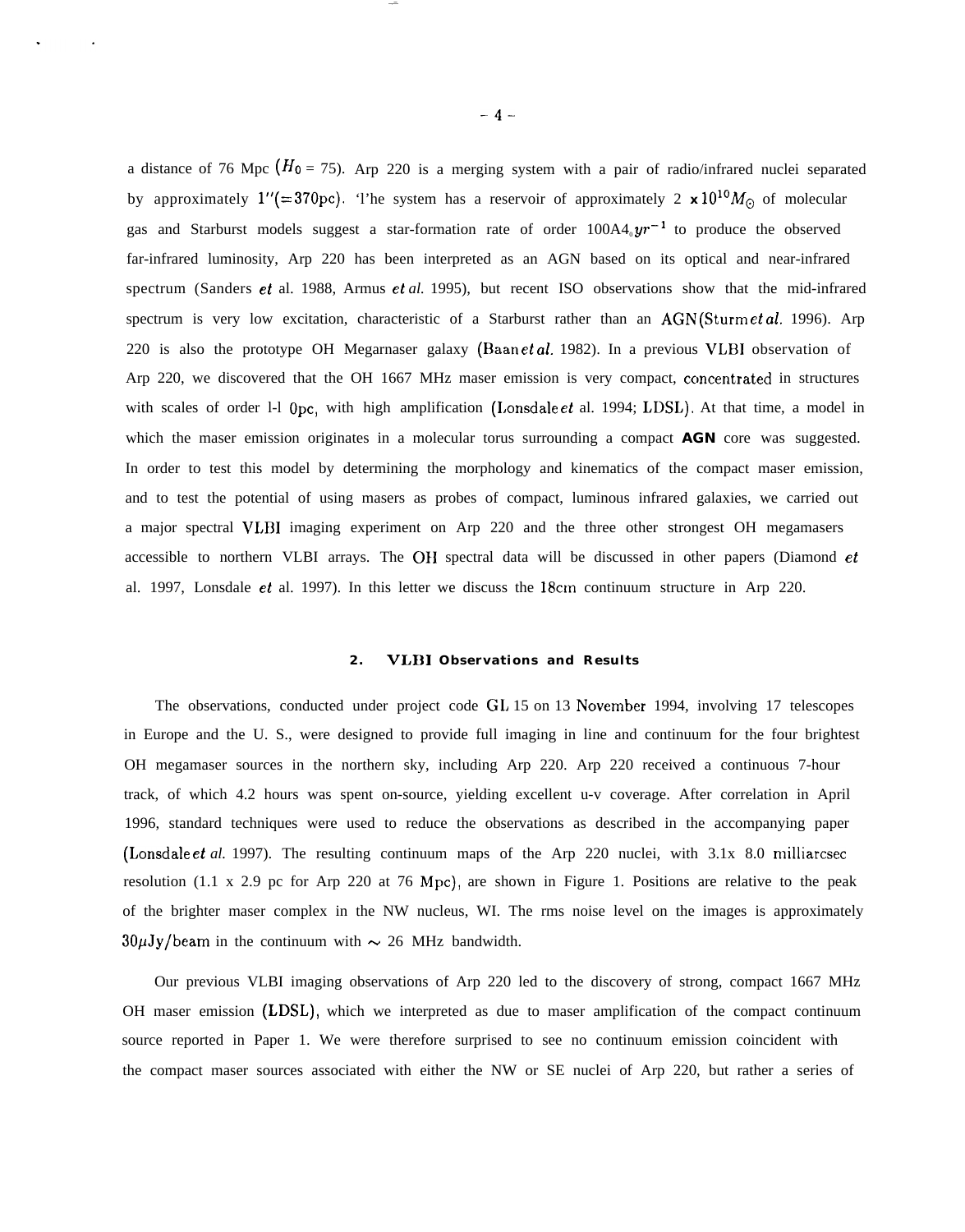unresolved sources, associated principally with the NW nucleus, which appear to account for most, if not all, of the correlated flux density on baselines longer than  $10^6\lambda$ , corresponding to spatial scales,  $\theta \le 0$ .''.

In Figure 1(a), centered on the NW nuclear region, there are approximately a dozen unresolved sources between  $S_{1.67GHz} \approx 1.2$  mJy, and our detection limit of approximately 0.20 mJy. Figure 1 (b) is centered on the SW nuclear region and displays two faint sources and a small number of possible weaker unresolved sources. Table 1 lists the positions and flux densities for 14 '{certain" and 2 "possible" sources in Arp 220. Columns (1) gives the source designation, while columns (2) and (3) give the relative offsets of the features from the NW compact maser source, W 1, for which we derive a position of cr<sub>2000</sub> =  $15^{h}34^{m}57$  ! 22467  $\pm$  O  $\cdot$  00015,  $\delta_{2000}$  = 23° 30' 11 "564  $\pm$  O "008. Relative positions have errors typically less than 1mas. Column (4) gives the source flux density. A careful examination of Figure 1 shows faint ghost images to the NE of the compact features due to a small undetermined phase error. These images contain about 15% of the flux in the features and the flux densities in Table 1 have been scaled upward by 15% to account for this flux. All the sources are unresolved, with formal size limits of order  $0.25$ mas, corresponding to about  $0.1$ pc at the distance of Arp 220.

### 3, **The Compact Radio Sources in Arp 220**

It is clear that there is not a single compact high- $T<sub>b</sub>$  *core* in Arp 220- rather the high brightnesstemperature emission comes from multiple, compact, sub-mJy sources distributed through the twin nuclei of Arp 220. The areal density and location of these sources, well over 100 per square arcsecond precisely aligned with the twin nuclei of Arp 220, eliminates the possibility that these are background sources, or are gravitationally lensed images of unrelated sources. The high brightness temperatures indicate that the emission is non-thermal, and not from HII regions.

Although classical AGN exhibit a wide variety of structures on milliarcsecond scales, the observed structure is not characteristic of AGN activity, but is precisely what would be expected from a compact Starburst — point sources representing recently detonated radio supernovae from recently formed massive stars -– with the single proviso that normal RSN, with  $\langle P_{max} \rangle \approx 10^{20} W$  Hz 1, are well below our detection threshold. There exists a class of radio supernovae with luminosities that may exceed this value by more than an order of magnitude, sometimes dubbed "hypernovae" (Wilkinson & de Bruyn 1990). In Paper II we used RSN1986J, the well studied luminous Type II RSN in NGC 891 (Weiler et *al.* 1990), as a template for luminous RSN in LIGs. It is one of the most luminous RSN known with 18cm radio power at maximum,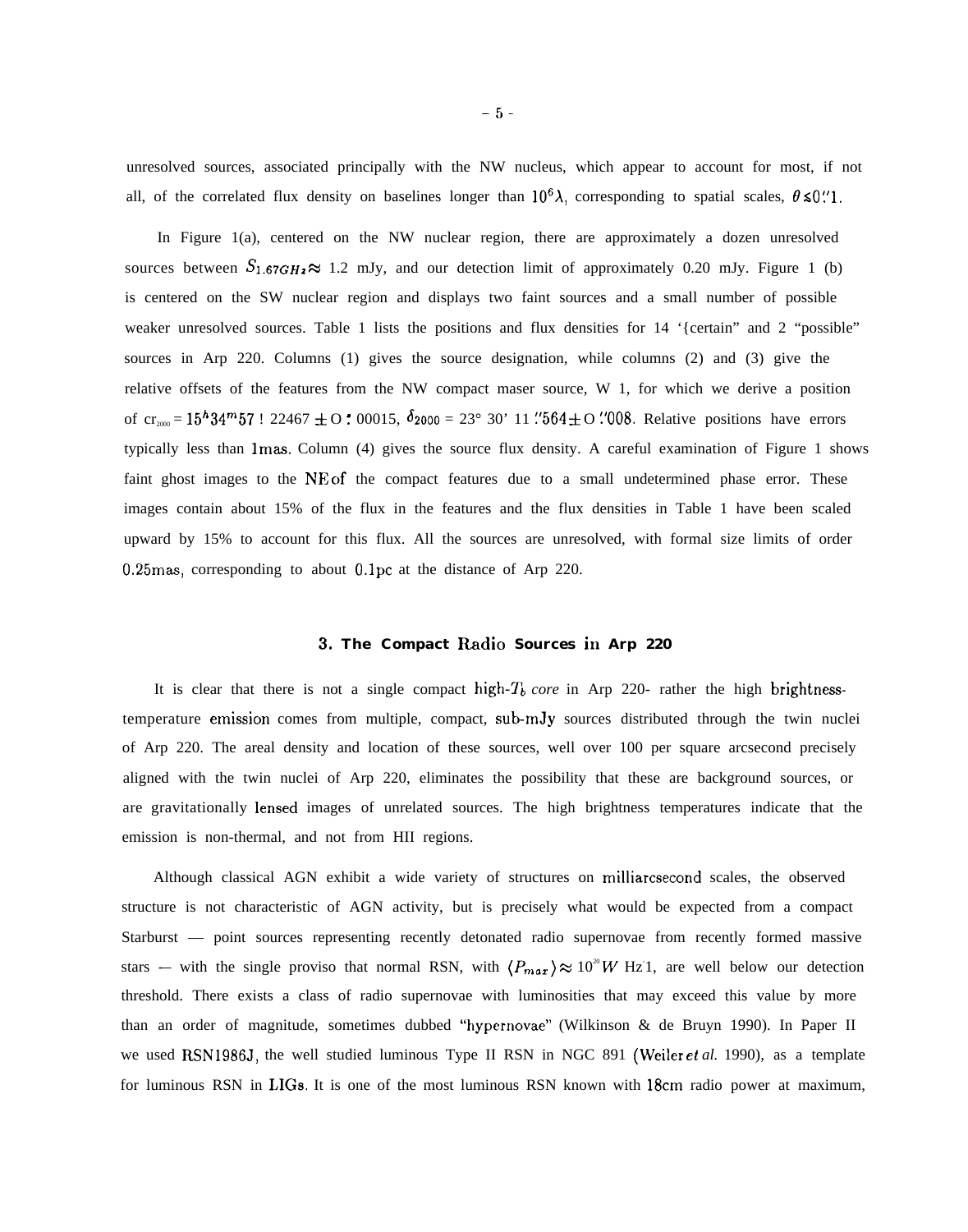| <b>SOURCE</b>           | $\Delta \alpha$ | Δδ                         | $S_1.67$     | <b>Notes</b>  |
|-------------------------|-----------------|----------------------------|--------------|---------------|
| (1)                     | (2)             | $\pmod{\text{mas}}$<br>(3) | (mJy)<br>(4) | (5)           |
|                         |                 |                            |              |               |
| $\boldsymbol{2}$        | $-162.8$        | $-117.6$                   | 0.38         |               |
| 3                       | $-160.3$        | $-233.7$                   | 0.76         |               |
| $\overline{\mathbf{4}}$ | $-85.7$         | $-162.8$                   | 0.62         |               |
| 5                       | 0,1             | $-133.7$                   | 0.46         |               |
| 6                       | 3.8             | $-144.8$                   | 0.77         |               |
| 7                       | 5.3             | $-118.5$                   | 0.36         |               |
| 8                       | 10.7            | $-186.0$                   |              | 0.24 Possible |
| $\boldsymbol{9}$        | 28.7            | $-229.8$                   | 0.35         |               |
| 10                      | 45.1            | $-266.3$                   | 1.05         |               |
| 11                      | 60.3            | $-172.6$                   | 1.05         |               |
| 12                      | 100.2           | $-180.4$                   | 1.17         |               |
| 13                      | 166.8           | $-181.8$                   | 0.61         |               |
| Arp 220 SE 1            | 899.8           | $-400.9$                   |              | 0.20 Possible |
| $\boldsymbol{2}$        | 961.7           | $-339.0$                   | 0.35         |               |
| 3                       | 945.6           | $-355.1$                   | 0.23         |               |

Table 1, COMPACT SOURCES IN ARP 220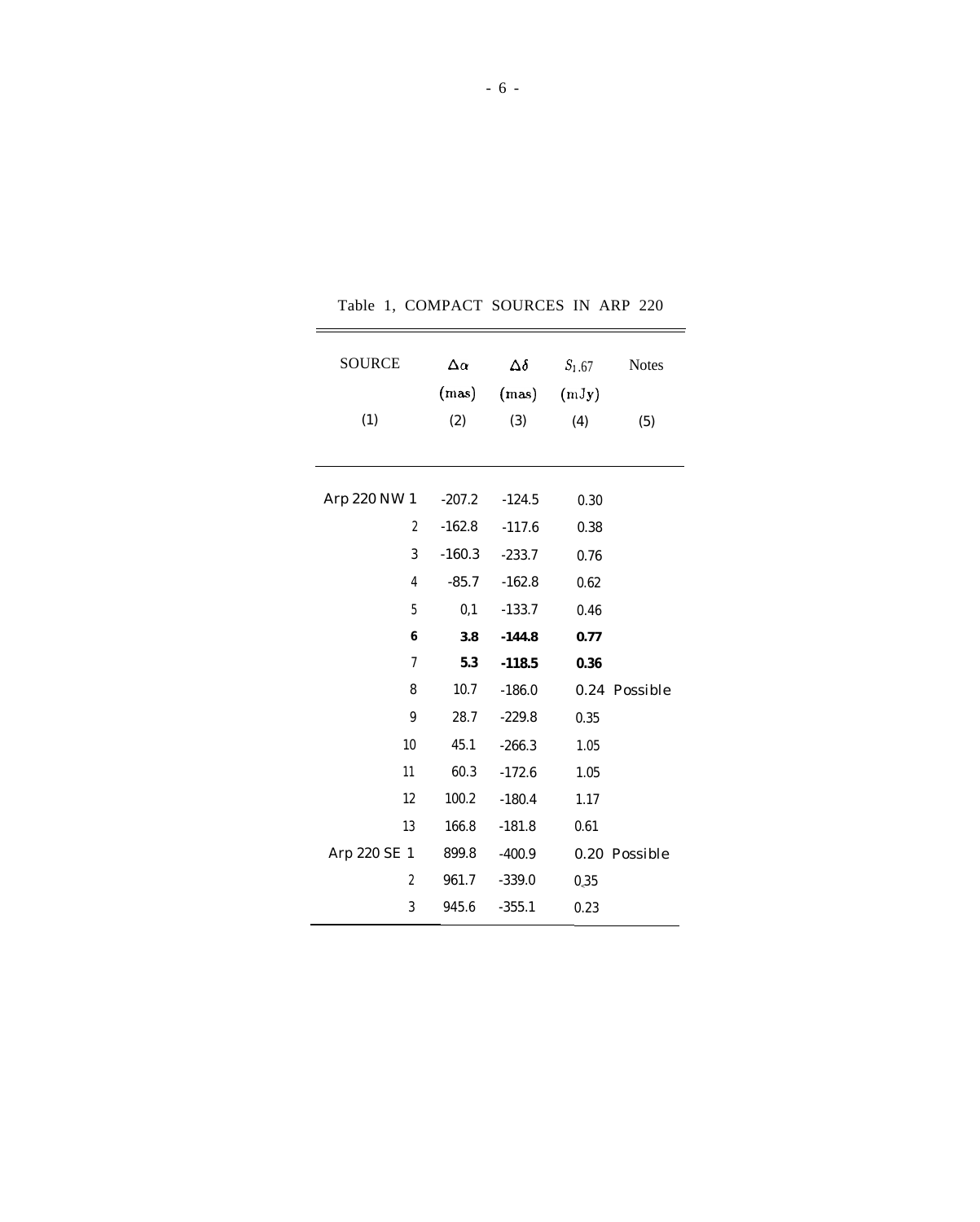$P_{1.67GHz}(max) = 1.4 \times 10^{21} W Hz^{-1}$ . Luminous RSN like RSN1986J will have a flux density at maximum,  $S_{1.67GHz}$  *(mar)*  $\approx$  2 mJy, about twice as bright as the brighter compact sources observed in Arp 220.

The compact nature of the LIGs and the fact that the LIGs have a FIR-to-radio parameter,  $q \approx 2.48$ (Condon et al. 1991a; CHYT), somewhat larger than that for "normal" Starburst Galaxies,  $q = 2.34$ (Condon et *al.* 1991 b), suggests that the I,IGs have a small but significant free-free optical depth at 18cm. In order to estimate the extinction and derive corrected 1.67GHz flux densities, we follow CHYT by assuming that the VLA-scale radio structure in Arp 220 has a nominal spectral index  $\alpha_{1.49}^{8.44} = 0.7$  between 1.49GHz and 8.44GHz and is optically thin to  $f-f$  extinction at 8.44GHz. The 1.67GHz optical depth is then:

$$
\tau_{ff} \approx 2.3 \, (\alpha_0 - \alpha_{1.49}^{8.44}). \tag{1}
$$

This implies an 18cm optical depth for Arp 220,  $\tau_{ff} \approx 0.5$ , and a flux density for RSN similar to RSN1986J at maximum,  $S_{1.67}(max) \approx 1.2$  mJy. We emphasize that this is a *lower limit* to the extinction, since the optical depth to the nuclear core, where the RSN probably reside, is likely to be much greater than that estimated from the diffuse radio emission, which dominates the tot al flux density.

The RSN will remain compact until they fade from view, thus, we would not expect them to be resolved. An expansion rate of the supernova shell,  $v = 10$ , 000  $km s^{-1}$  translates to about  $0.01 pc yr^{-1}$ *so* that it would take well over 10 years before the shell/remnant would be convincingly resolved by our experiment, by which time the flux density will have decayed below our detection lit nit. If the star-formation rate is constant, the VLBI-scale flux-density from RSN approaches an asymptotic maximum. The diffuse radio emission will have a small contribution from accumulated supernova remnants, but will be dominated by cosmic rays accelerated in the ambient magnetic field of the ISM.

The observed sources are clearly consistent, both in size and flux density, with luminous RSN in a compact nuclear Starburst. It is not yet certain what conditions give rise to such luminous RSN, but the extreme, compact star-forming regions inferred for the I,IGs (CHYT) might seem likely sites. In particular, the RSN radio power is a strong function of the density of the medium into which the supernova shock expands (Chevalier 1982) so high densities either in the ambient molecular medium or in the precursor wind would be a prime candidate (see below).

.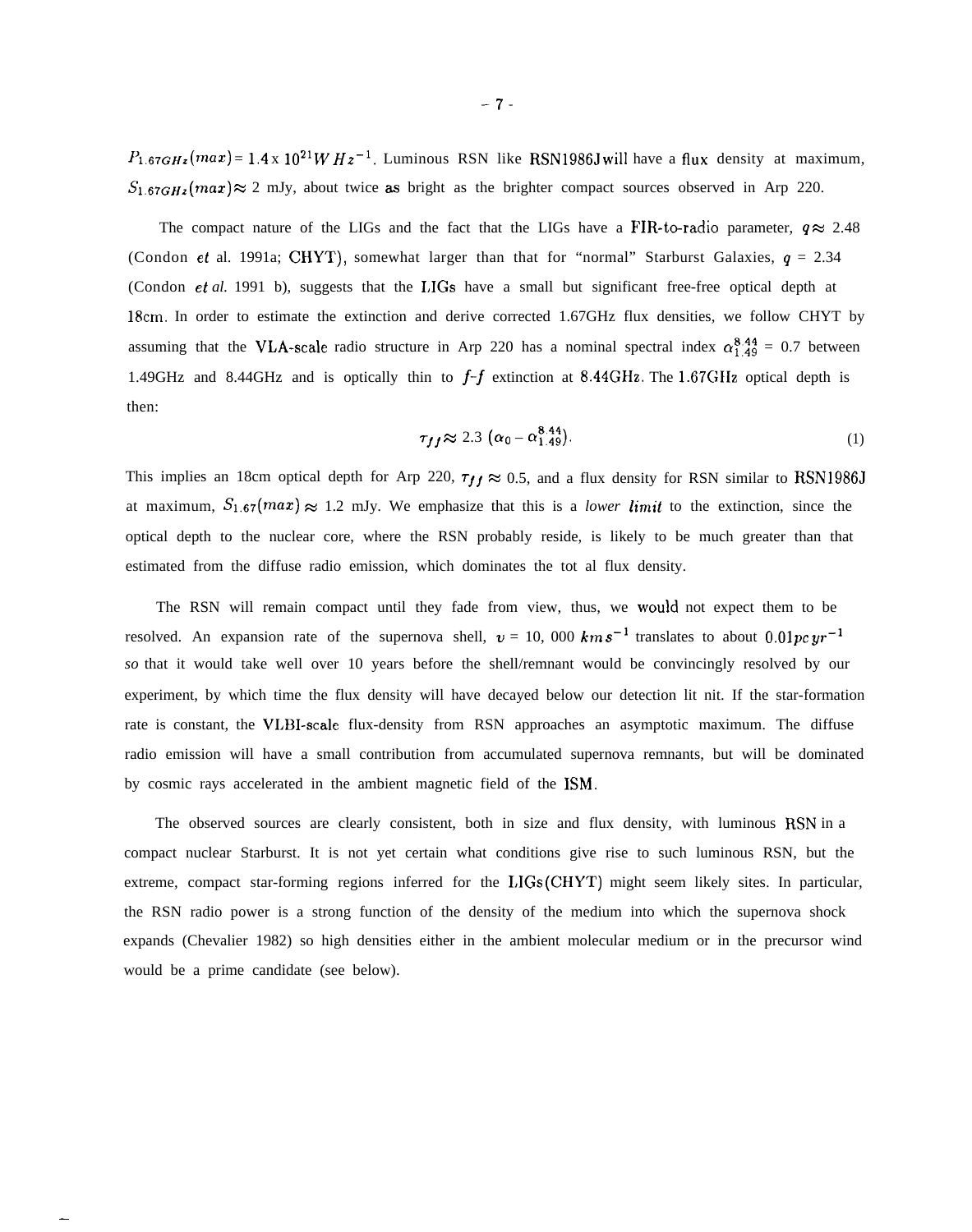#### **4. Discussion**

# **4.1, A Starburst/Luxninous RSN Model**

In Paper II we discuss heuristic, constant star-formation Starburst models (Scoville & Soifer 1991, Leitherer & Heckman 1995) for our sample of Luminous Infrared Galaxies, including Arp 220, and attempt to fit the 18cm survey visibility functions with multiple radio supernovae. The models of Scoville & Soifer, which we employ here, adopt a Miller-Scalo (1979) Initial Mass Function to derive simple scaling-law relationships among observable characteristics in terms of the star-formation rate, m  $(M_{\odot}yr^{-1})$ , the lower and upper mass limits to the IMF,  $m_l$  and mu, and the Starburst timescale,  $\Delta t_{\star}B$ . For similar input parameters, the more sophisticated models of Leitherer & Heckman yield virtually identical global characteristics. The star-formation rate (SFR) is:

$$
L_{fir} = 1.2 \times 10^{10} L_{\odot} \left(\frac{m_l}{1M_{\odot}}\right)^{0.23} \left(\frac{m_u}{45M_{\odot}}\right)^{0.37} \left(\frac{\Delta t_{*B}}{10^8 yr}\right)^{0.67} \dot{m}(M_{\odot} yr^{-1}) \tag{2}
$$

Adopting  $m_l = 1 M_{\odot}$ ,  $m_u = 45 M_{\odot}$  and  $\Delta t_{\star}$   $B = 10^8 yr$ , we estimate the star-formation rate,  $\dot{m} \approx 109 M_{\odot} yr^{-1}$  for log  $L_{fir} = 12.11$  appropriate to Arp 220. The supernova rate is then

$$
\nu_{sn} = \int_{m_{sn}}^{m_u} \psi(m) dm \approx \frac{m}{3} \cdot \frac{\left(m_{sn}^{-1.5} - m_u^{-1.5}\right)}{\left(m_i^{-0.5} - m_u^{-0.5}\right)} \tag{3}
$$

for  $m_l \ge 1.0M_{\odot}$ . Adopting a lower mass limit for Type II supernova detonation,  $m_{sn} = 8M_{\odot}$ , yields  $\nu_{sn}(Arp 220) = 1.75 \text{ yr}^{-1}.$ 

In the case of Arp 220, observations at other wavelengths may substantially constrain the lMF for Starburst models. Scoville et al. (1991) have placed a limit on the *free-free* emission at 2.6mm, while Armus et al. (1995) have observed Paschen- $\beta$  in Arp 220, both of which, under certain assumptions, place stringent limits on the ionizing photon flux from the upper end of the IMF, and which result in a constraint  $mu \leq 28M_{\odot}$ . However, no attempt is made in either study to estimate the fraction of UV photons destroyed by absorption onto dust grains. Since dust within the ionized region may destroy as much as 90% of the emitted ionizing flux (Voit 1992), the limit on Lyman photons may be a significant underestimate, relaxing any constraint on the number of hot stars.

A more robust limit on the lower-mass cutoff may be placed by the dynamical mass in the core of Arp 220; over the course of its lifetime, the Starburst cannot have produced stars and remnants whose mass exceeds the dynamical mass in Arp 220's nuclear region. In a recent CO imaging study of Arp 220, Scoville, Yun, and Bryant (1997) infer a mass  $M_{dyn} \approx 5.4 \times 10^9 M_{\odot}$  from the CO gas velocities, which they interpret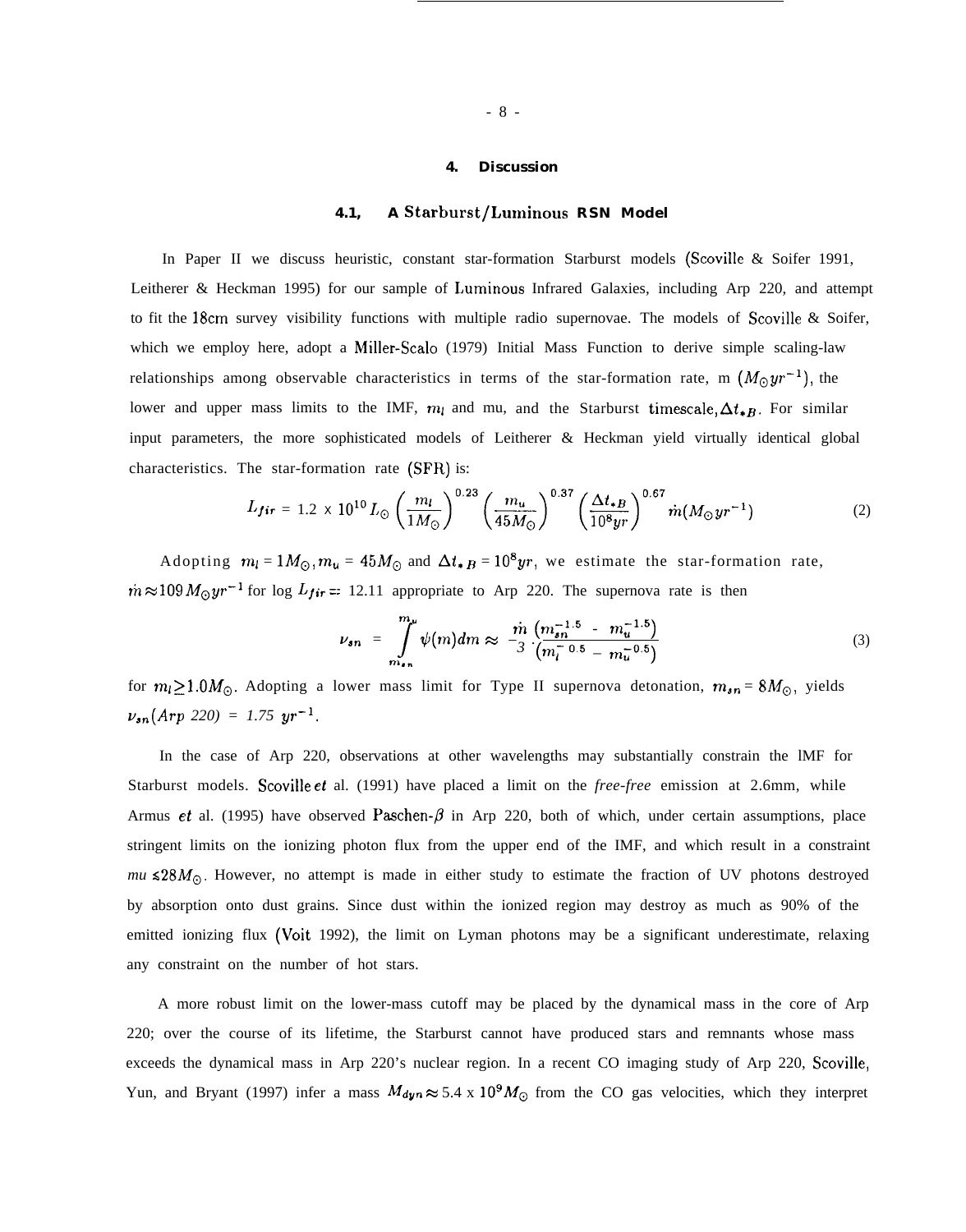as rotational velocities in a thin disk. About half the central mass must be in molecular gas and dust, which implies  $M_{\star} \le 2.5 \times 10^9 M_{\odot}$ . This places a limit on the number of low mass stars which do not contribute appreciably to the luminosity, but which dominate the mass,  $ml \ge 5M_{\odot}$ . The validity of this restriction depends upon the appropriateness of the disk model solution to the central CO distribution.

Adopting restrictive limits,  $m_l \approx 5M_\odot$  and  $m_u \approx 28M_\odot$  implies  $SFR \approx 70M_\odot yr^{-1}$  (Scoville, Yun & Bryant 1997), and a supernova frequency,  $v_{nn} = 3.4yr$  1. The supernova frequency is relatively insensitive to the assumptions about the Starburst model, because the supernovae are produced by stars in the mid-range of the IMF, For the following discussion we adopt a supernova frequency,  $v_{\rm sn} = 2yr^{-1}$  with an estimated uncertainty of approximately a factor of two, noting that restricting the IMF will, in most circumstances (see Eqn. 3), raise the supernova frequency.

A radio supernova would thus be expected to appear approximately every six months and several individual supernovae would be visible at any given time, with a background radio emission produced by more extended remnants and cosmic-ray-generated synchrotrons emission in the ISM.

### 4.2, **RSN Characteristics**

**Chevalier (1982) has modelled the radio** emission from Type II RSN in which an optically thick, thermal supernova shell expands into a dense circurnstellar medium, presumed to be the stellar wind from the supergiant precursor,  $\rho_{csm} \sim r^{-2}$ . A fixed fraction of the supernova shock wave energy is transferred to a synchrotrons plasma, which is in field/relativistic particle energy equipartition. The RSN has a characteristic light curve which rises to maximum as the  $free-free$  optical depth decreases in the expanding

shell, then decays in power-law fashion. The post-maximum light curve has a form:  
\n
$$
S_{\nu} = \frac{P_{\nu}(max)}{4\pi d^2} \left(\frac{t - t\xi_0}{f}\right)^{\beta}
$$
\n(4)

where  $P(max)$  is the power at maximum light, which occurs an interval  $\tau$  after detonation at  $t =$  to,

Weiler and collaborators (1986, 1990) have demonstrated that these models provide a good fit to observations of Type 11 RSN. Luminous RSN reach a later maximum than normal RSN,  $\tau \approx 3$  yrs, and decay at a steeper rate,  $\beta \approx -1.3$ , although the best studied cases do not decay monotonically (Weiler *et al.*) 1990). Taking 1.2mJy as  $S_{1.67}(max)$  and  $\beta = -1.3$ ,  $\tau = 3$ yr for luminous RSN, we predict 17 RSN visible between 0,23-1 ,2mJy, in rather remarkable agreement with the 16 sources listed in Table 1. This agreement lends considerable support to the validity of a simple starburst model for the bulk of the far-IR luminosity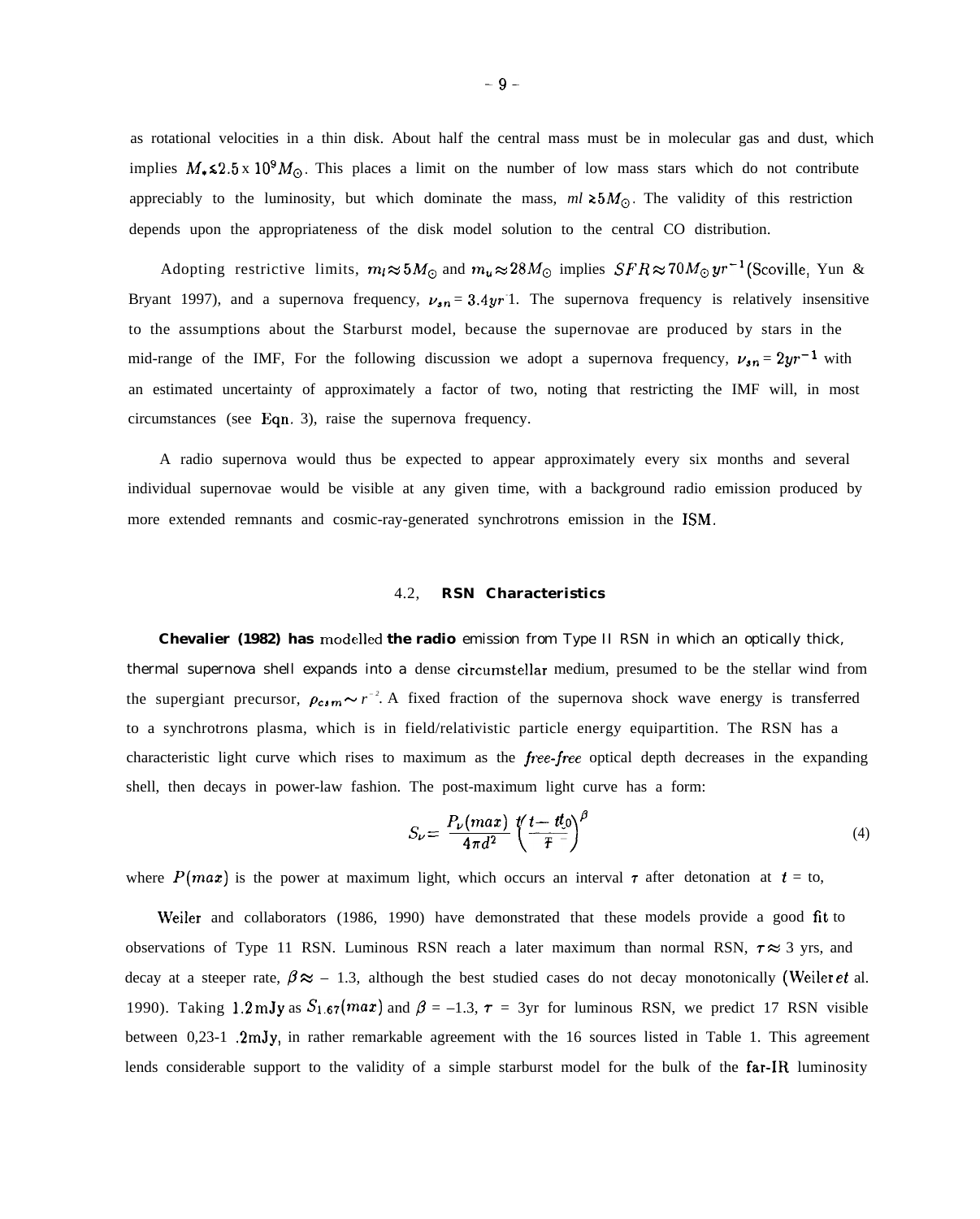of Arp 220.

Nevertheless, these calculations are subject to substantial uncertainty due to our lack of knowledge about the unusual conditions responsible for the ubiquity of high-luminosity RSN in Arp 220, and the manner in which these conditions may influence the shape of the RSN radio light curves. Among the possibilities are 1) extremely massive stars with high mass-loss rates, 2) high density coccoons surrounding the supernova precursor in the dense molecular regions in which the stars are forming, and 3) unusually strong magnetic fields in the star-forming regions.

The radio power scales with the density of the circumstellar medium in the Chevalier (1982) models,  $P \sim \rho^{15/4}$ . Stellar mass-loss rates are a fairly steep function of mass (Conti 1982) and radio power is a steep function of mass-loss rate (density), in this case  $P \sim (\frac{\dot{M}}{v_{wind}})^{15/4}$ , so that massive stars may give rise to more luminous RSN. There is some support for this view in the observations of luminous RSN in nearby galaxies (Weiler et al. 1997). Our result then requires a high *luminous RSN rate* with either (a) an even larger number of RSN below the detection limit of this experiment, or (b) a very high lower mass cutoff to suppress lower luminosity RSN. In either case, our starburst model would require substantial modification.

Alternately, if the high densities in the molecular medium in compact LIGs provide a denser circumstellar environment, luminous RSN might arise quite naturally in LIGs regardless of the stellar mass. The mean molecular density in the central  $0.5\,\text{kpc}$  of Arp 220 is  $\langle n_{H_2}\rangle \approx 2 \times 10^4\,\text{cm}^3\text{/Scoville}$ , Yun & Bryant 1997) and it is likely that the densities in the regions where star-formation is occurring may be considerably higher. If the ambient molecular medium inhibits the progenitor wind, or in itself provides a dense circumstellar medium, then the radio power will, according to the Chevalier prescription, scale with the density to a high power. In this case the circumstellar density is unlikely to follow the  $\rho \sim r^2$ profile and it is probable that the radio light curve will decay more slowly than the  $\beta = -1.3$  assumed in the discussion above, sharply reducing the required luminous RSN rate and modifying the starburst model parameters.

Finally, if the magnetic field in the molecular gas is anomalously strong compared to the environments of normal supernovae, it is possible this seed field will lead to equipartition at higher radio luminosity. Little is known about field strengths in LIGs, except for upper limits of  $B \le 3$ -5mG in the OH-emitting regions of four OH megamaser galaxies from Zeeman splitting measurements (Killeen, *et* al. 1996), but high ambient densities and indications of disklike structure in the gas lend this idea some plausibility.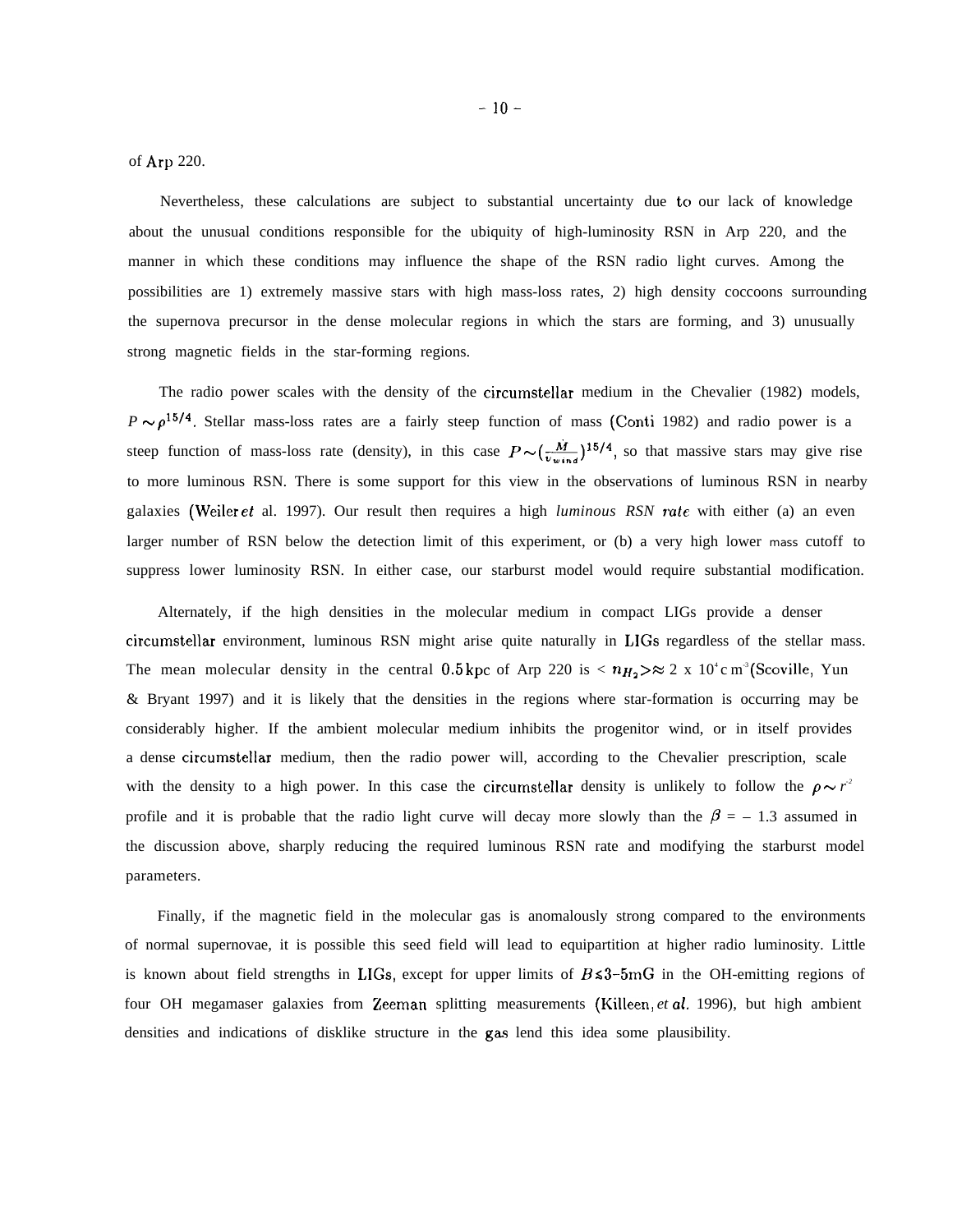#### **5. Summary**

These observations reveal the presence of multiple, luminous radio supernovae in the nuclei of Arp 220 and firmly establish the importance of star formation to the current energetic of Arp 220, the prototype LIG. A simple model calculation indicates that the characteristics of Arp 220 may be fully explained without recourse to AGN activity.

A surprising consequence of our work is the implication that virtually all supernovae in the compact nuclear starbursting regions inhabit the extreme upper end of the currently known radio luminosity function of radio supernovae. While plausible explanations for this characteristic exist, involving high ambient medium densities or magnetic field strengths, or perhaps unusually massive progenitor stars, more information is needed. New, more sensitive experiments are planned which will provide a direct measure of the RSN rate without recourse to models of radio light curves, as well as constraints upon the radio luminosity function. Provided these experiments reveal no large population of lower-luminosity RSN, nor a RSN rate greatly exceeding that estimated here, the simple starburst model for the luminosity of Arp 220 described here should remain on firm ground.

Nevertheless, we cannot rule out the presence of an AGN, nor are the model parameters sufficiently secure to eliminate the possibility that AGN activity is energetically important in Arp 220. Furthermore, the OH maser characteristics of Arp 220 (Lonsdale et al. 1997) show intriguing hints of AGN activity, though not necessarily at an energetically significant level. The presence of bona-fide AGN in our LIG sample (Paper II) is an additional factor motivating continued investigation into possible relationships between compact luminous Starbursts and AGN.

We have benefitted from discussing RSN with Kurt Weiler and LIGs with Nick Scoville. CJL and IIES thank the NRAO AOC for hospitality and assistance. HES wishes to express gratitude to IPAC for providing continued support. IPAC/JPL is supported by NASA. Haystack is supported by the NSF via NEROC. The National Radio Astronomy Observatory is a facility of the National Science Foundation operated under cooperative agreement by Associated Universities, Inc. Support of this project at UCSD has been provided by the NSF under grant AST93-19895.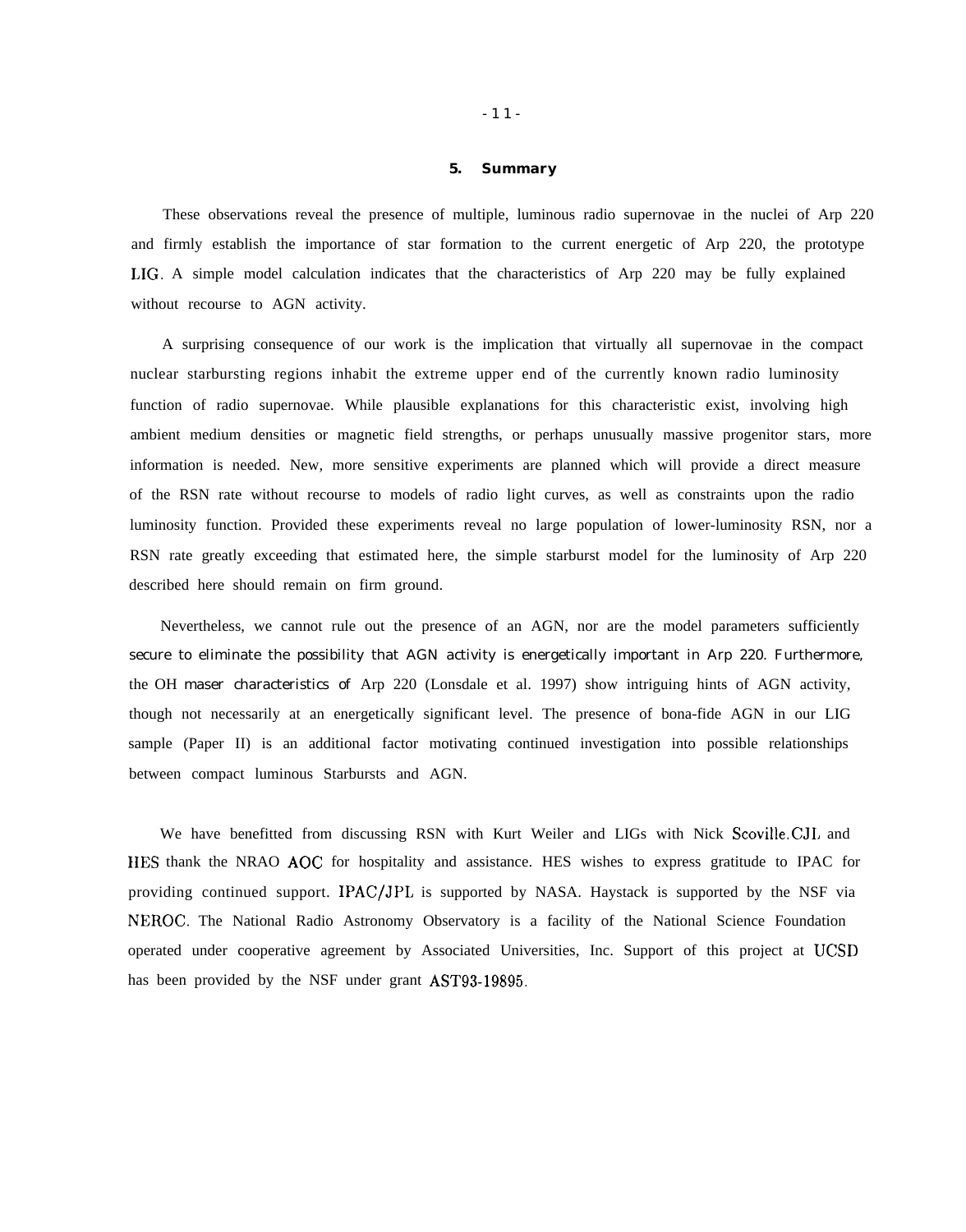# **REFERENCES**

- Armus, L., Shupe, D., Matthews, K,, Soifer, B. T. & Neugebauer, G. 1995, ApJ, 440, 200.
- Graham, J. R., Carico,, D., Matthews, K., Neugebauer, G., Soifer, B. T., & Wilson, T. 1990, ApJ, 354, L5.
- Bryant, P. M., & Scoville, N. Z. 1996, ApJ, 457, 678.
- Chevalier, R. A. 1982, ApJ, 259, 302.
- Condon, J. J., Anderson, M. L. & Helou, G. 1991b, ApJ, 376, 95.
- Condon, J. J., Huang, Z.-P., Yin, Q. F., & Thuan, T. X. 1991a, ApJ, 378,65 (CHYT).
- Diamond, P, J., Lonsdale, C. J., Smith, H. E., & Lonsdale, C. J, 1997, *submitted to* ApJ.
- Jones, B., Puetter, R. Smith, H. E. & Stein, W. A. 1997, in *preparation.*
- Killeen, N. E. B., Stavely-Smith, L., Wilson, E. E., & Dault, R. J. 1996, MNRAS, 280, 1143.
- Leitherer, C. & Heckrnan, T. 1995, ApJS, 96, 9.
- Lonsdale, C. J., Diamond, P. J., Smith, H. E., & Lonsdale, C. J. 1994, *Nature,* 370, 117( LDSL).
- I,onsdale, C. J., Diamond, P. J., Smith, H. E., & Lonsdale, C. J. 1997, *submitted to* ApJ.
- Lonsdale, C. J., Lonsdale, C. J., & Smith, 11. E. 1992, ApJ, **391, 629 (LLS92).**
- Lonsdale, C. J., Smith, H. E., & Lonsdale, C. J, 1995, ApJ, 438, 632 (LSL95).
- Lonsdale, C. J., Smith, H. E., & Lonsdale, C. J. 1993, ApJ, 405, L9 (Paper 1).
- Miller, J. & Scale, J. 1979, ApJS, 41, 513.
- Sanders, D. B., Scoville, N. Z., & Soifer, B. T. 1991, ApJ, 370, 158.
- Sanders, D., Soifer, B. T., Elias, J., Madore, B., Mathews, K., Neugebauer, G., & Scoville, N. 1988, ApJ, 325, 74.
- Scoville, N. & Soifer, B. T. 1991, in Afassiue *Stars* in *Starbursts,* ed. Leitherer, C., Walborn, N. Heckman, T. & Norman, C. [Cambridge Univ. Press: Cambridge, UK], p. 233.
- Scoville, N. Z., Yun, M. & Bryant, P. 1997, ApJ, in press.
- Scoville, N. Z., Sargent, A., Sanders, D. & Soifer, B.T. 1991, ApJ, 366, L5.
- Solomon, P., Dowries, D., & Radford, S. 1992, ApJ, 387, L55.
- Solomon, P., Dowries, D., Radford, S., & Barrett, J. 1997, ApJ, 478, 144.
- Smith, H. E., Lonsdale, C. J., & Lonsdale, C. J. 1997, submitted to the ApJ(Paper II).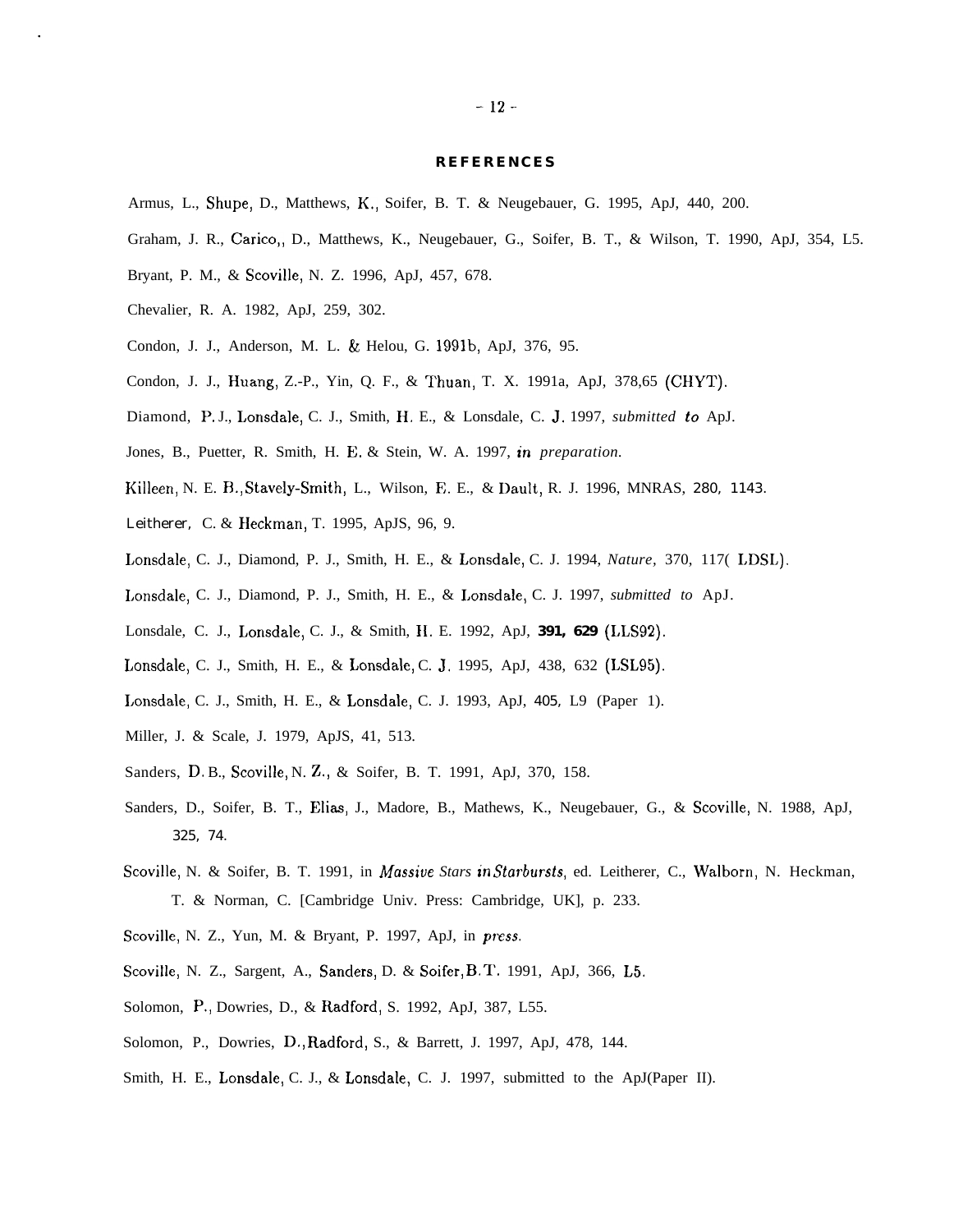- Weiler, K. W., Panagia, N., & Sramek, R. 1990, ApJ, 364, 411.
- Weiler, K. W., Sramek, R., Panagia, N., van der Hulst, J., & Salvati, M., 1986, ApJ, 301, 790.

Voit, G. M. 1992, ApJ, 399, 495.

Wilkinson, P. N., & de Bruyn, A. G. 1990, MNRAS, 242, 529.

Fig. l.—- VLBI continuum images of the NW nucleus (Panel a) and SE nucleus (Panel b) of Arp 220 at 1659.35 MHz. Angular resolution is 3.1 x 8.0 milliarcsec (1.1 x 2.9pc). The zero point for positions is the peak of the stronger compact maser complex  $W1$ (Lonsdale *et al. 1997)* at  $\alpha_{2000} = 15^{h}34^{m}57$  ! 2246,  $\delta_{2000} = 23"30'$  11! '564. Contour levels are -2, -1, 1, 2, 3, 4, ... times 0.12 mJy/beam. A phase error of unknown origin is responsible for faint ghost images, comprising about 15% of the flux density, visible to the ENE of the brighter sources.

This manuscript was prepared with the AAS  $IATEX$  macros v4.0.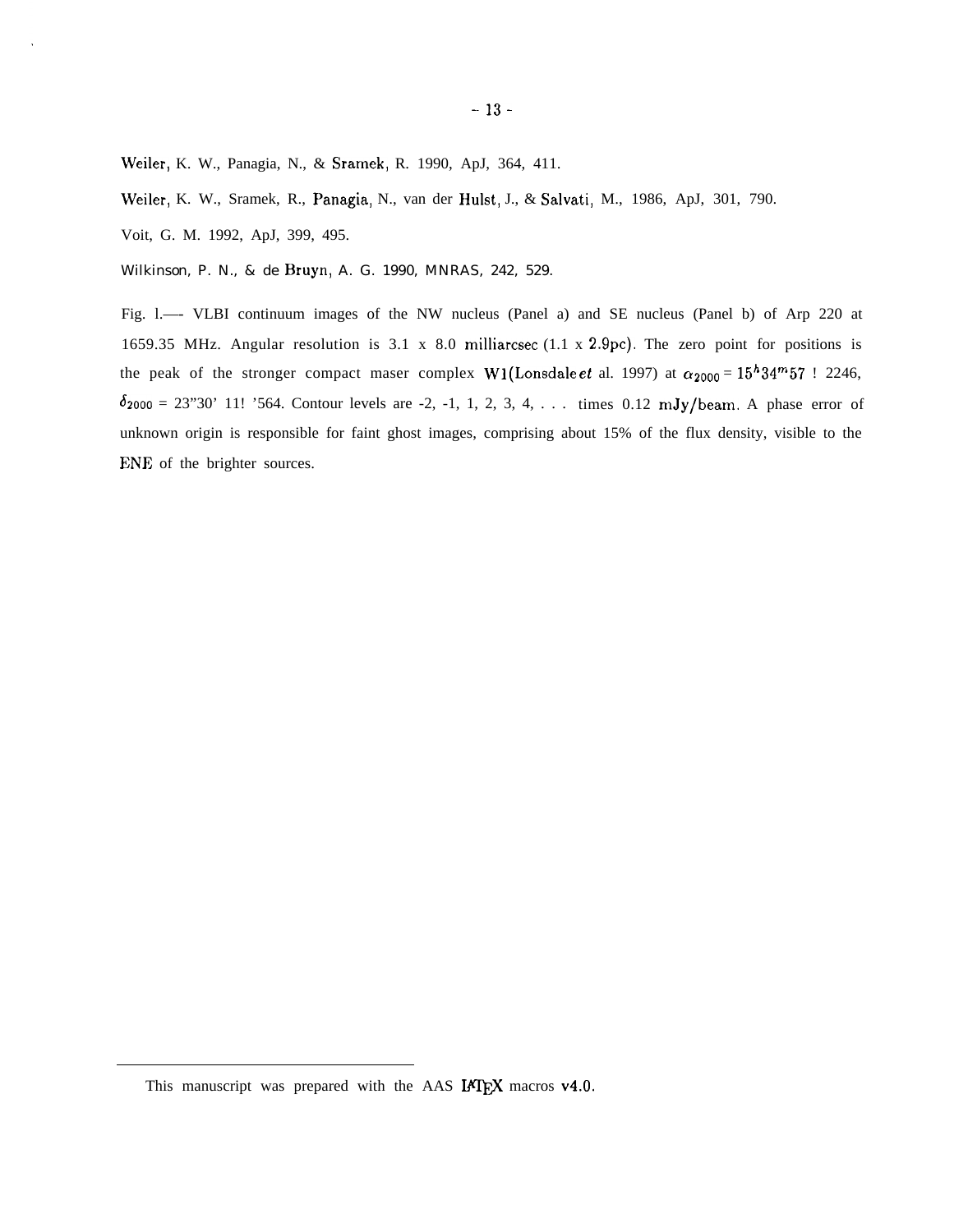